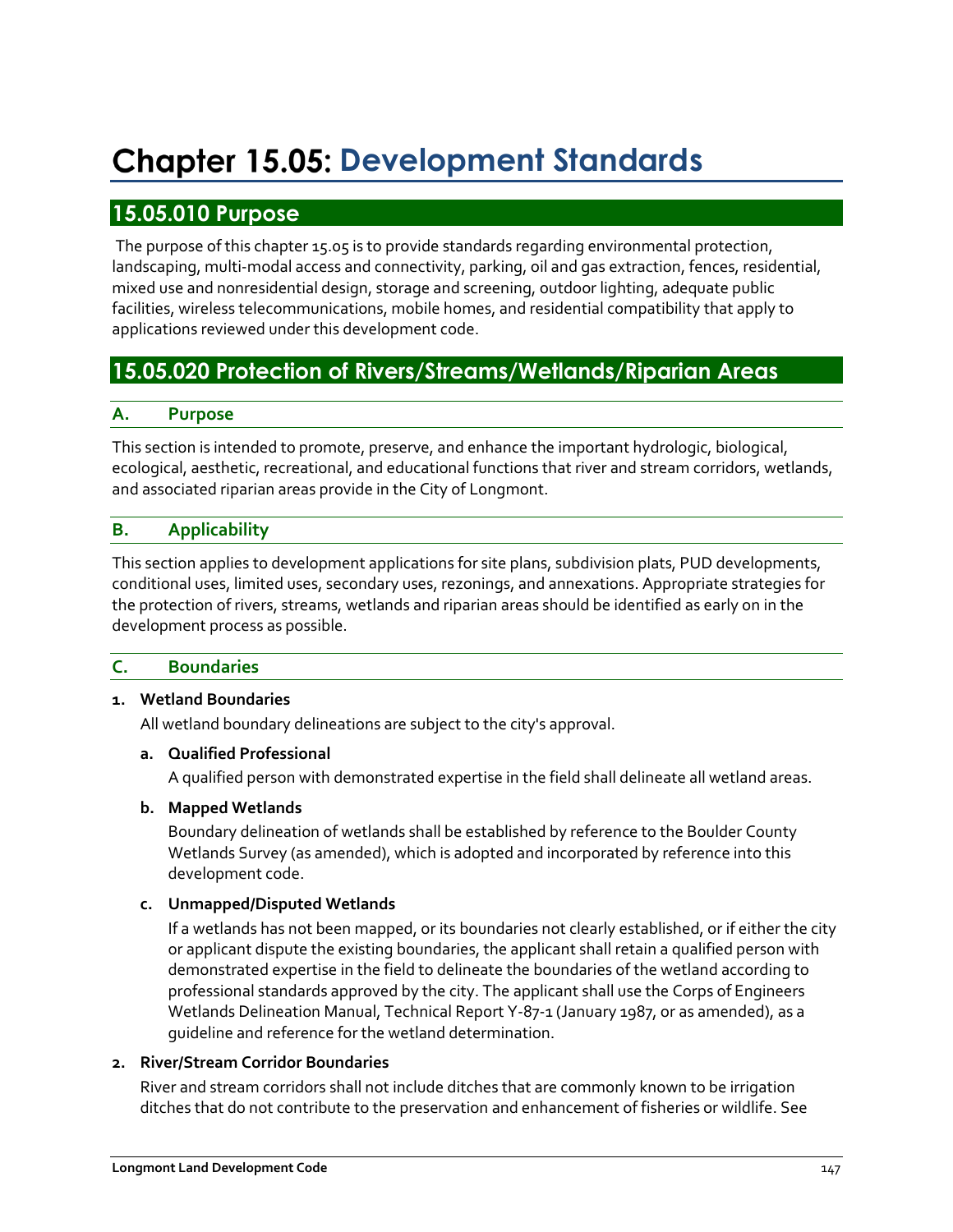chapter 15.10, definitions, for the definition "rivers" and "streams" subject to protection under this section.

#### **3. Riparian area Boundaries**

All riparian area boundary delineations are subject to the city's approval. See chapter 15.10, definitions, for the definition of "riparian area" subject to protection under this section.

# **D. Compliance with Applicable Federal Wetlands Laws or Regulations**

- **1.** No person shall engage in any activity that shall disturb, remove, fill, drain, dredge, clear, destroy, or alter any area, including vegetation, within a wetland that falls in the jurisdiction of the federal government and its agencies, except as may be expressly allowed under applicable federal laws or regulations.
- **2.** Notwithstanding any contrary federal law or regulations, draining any wetland that falls in the jurisdiction of the federal government and its agencies is prohibited.
- **3.** The city shall not grant final approval to any development or activity, including subdivisions, in a wetland that falls within the federal government's jurisdiction until the applicant shows that all necessary federal approvals and permits have been obtained.
- **4.** The city shall not prohibit execution of a permitted mitigation plan or maintenance of those projects, nor shall it take responsibility for the mitigation project, even within areas to be accepted by the city upon final acceptance of all improvements. A letter from the Army Corps of Engineers, accepting the mitigation, is required to release the development from further obligations.

## **E. Compliance with Floodplain Regulations**

For construction or activity in a floodplain or flood hazard area, refer to title 20, floodplain regulations, regarding floodplain development permit requirements.

# **F. Setbacks**

The following setbacks are considered minimum distances:

#### **1. River/Stream Corridors and Riparian Areas**

All buildings, accessory structures, and parking areas shall be set back at least 150 feet from the below-listed river/stream corridors and riparian areas, measured from the outer edge of riparian vegetation, including the outer edge of the canopy edge of riparian trees and shrubs, or from the top of the bank when riparian vegetation is not present.

- **a.** St. Vrain River;
- **b.** Boulder Creek;
- **c.** Dry Creek #2;
- **d.** Union Reservoir;
- **e.** Left Hand Creek.

For all other river and stream corridors (as defined in chapter 15.10) not listed above, the setback shall be 100 feet.

#### **2. Wetlands**

**a.** All buildings, accessory structures, and parking areas or lots shall be set back at least 100 feet from the delineated edge of wetlands.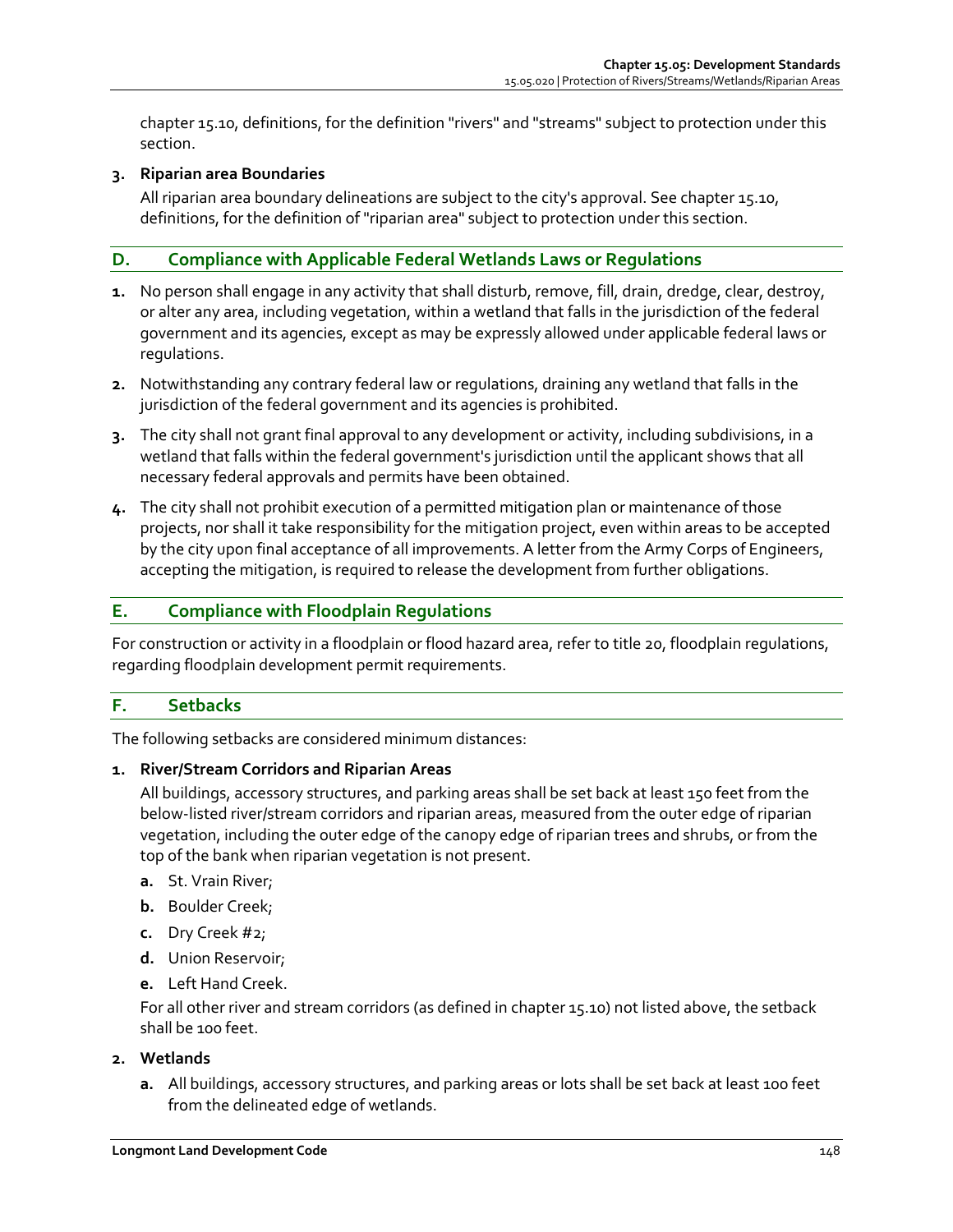**b.** Where the applicant demonstrates that there is sufficient grade separation between the wetlands and the proposed development to minimize adverse impacts to the wetlands, the decision-making body may reduce the setback to no less than 50 feet, measured horizontally (plan view).

## **3. Variances from the Setback Standards**

The setback standards stated in subsections E.1 and E.2 of this section may be modified under the following standards and procedures, taking into consideration the findings of a detailed species or habitat conservation plan (see section 15.05.030.H.).

#### **a. Increased Setbacks**

The planning and development services director shall increase the setbacks as necessary to protect river/stream corridors, riparian areas, or wetlands, based on site specific conditions if any of the following conditions is present on a site:

- **i.** An established tiered vegetative system with native ground cover, shrub areas or mature canopy trees creating a diverse habitat;
- **ii.** Adjacency or proximity to like areas or other associated habitat or other wildlife resources;
- **iii.** Significant oxbows or meanders in the adjacent waterway that would create diverse aquatic habitat; or
- **iv.** Presence of known species of concern, including, but not limited to, threatened and endangered species that would enhance the wildlife values of the city.

#### **b. Reduced Setbacks**

The city council, with a recommendation from the planning and zoning commission under section 15.02.060.I.3, shall reduce the setbacks if it determines that the setbacks are greater than necessary to protect river/stream corridors, riparian areas, and wetlands. The setbacks shall not be reduced to a level below the minimum necessary to provide such protection. The following criteria shall be used to identify circumstances where riparian setback reductions may be warranted:

- **i.** The purpose and intent of this section, to allow for preservation and enhancement of river and stream corridors and other riparian areas, is maintained;
- **ii.** The reduced setback is consistent with the scope of the development, taking into consideration existing conditions and the extent of site changes;
- **iii.** The conservation plan demonstrates an absence of wildlife species or existing or potential wildlife habitat along the river or stream corridor or riparian area; and
- **iv.** The development mitigates a modified setback standard by providing a higher quality, more desirable wildlife habitat enhancements along the corridor, or alternatively, in another location, as approved by the city council.

#### **G. Prohibited Activities**

No person shall engage in any activity that shall disturb, remove, fill, drain, dredge, clear, destroy, or alter any area, including vegetation and wildlife habitat, within stream corridors, wetlands, and their setbacks, except as may be expressly allowed in this development code or by other applicable city laws or regulations.